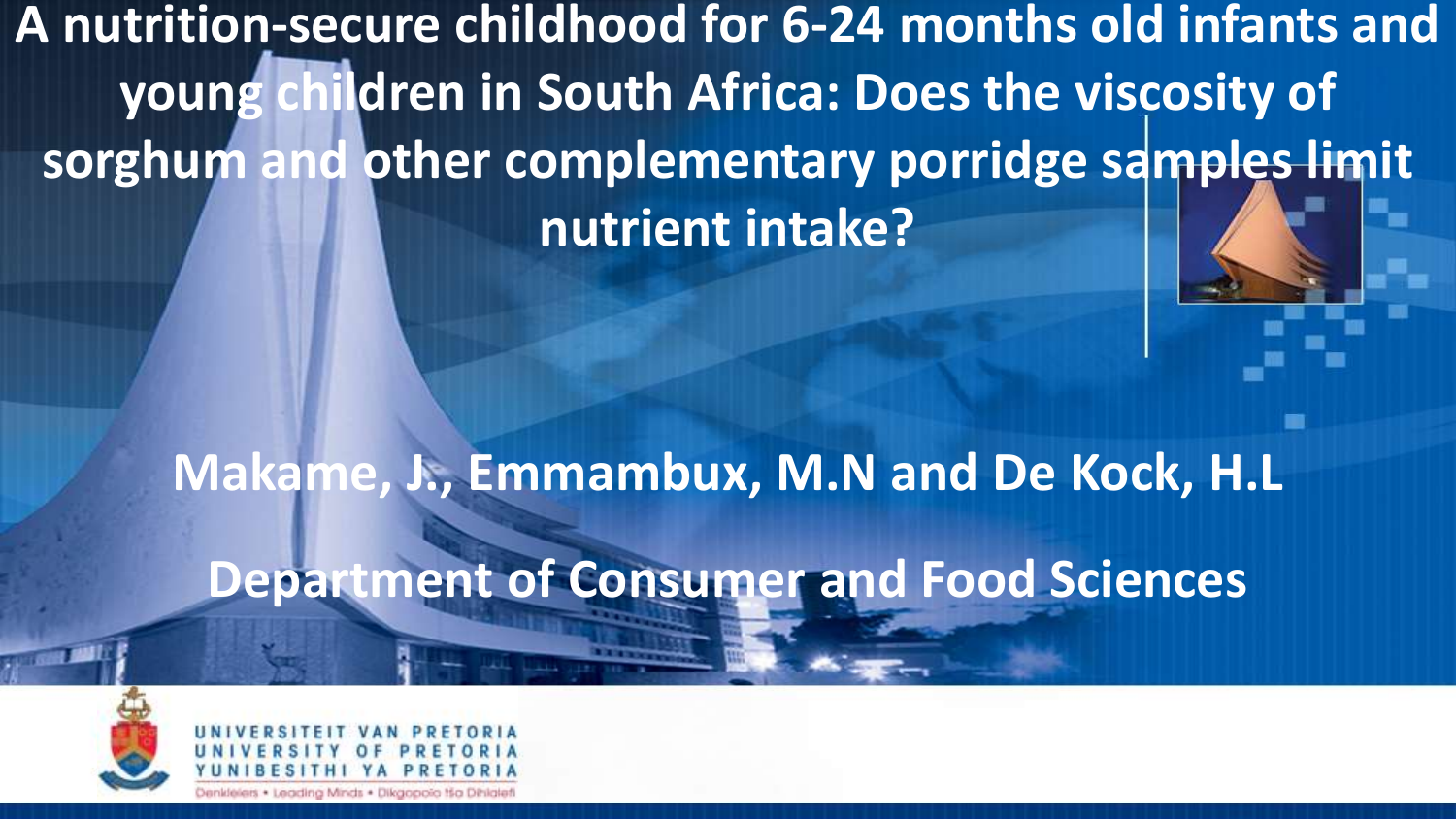

*child nutrition*

# **INTRODUCTION**

Meeting nutritional needs of 6 - to 24 month-old children is challenging *(Dewey 2013).* 

- o Worldwide, **6 M** children below 5 years **die**  per year *(Black et al., 2013).*
- o **50%** of deaths= **malnutrition** *(UNICEF, 2015).*
- o **A further 156 M** (24%) globally are **stunted** *(UNICEF/WHO/World Bank, 2016)*
- o In RSA, **27%** of the children under 5 years are **stunted** *(National Department of Health, Statistics SA, South African Medical Research Council, and IFC. (2017)*.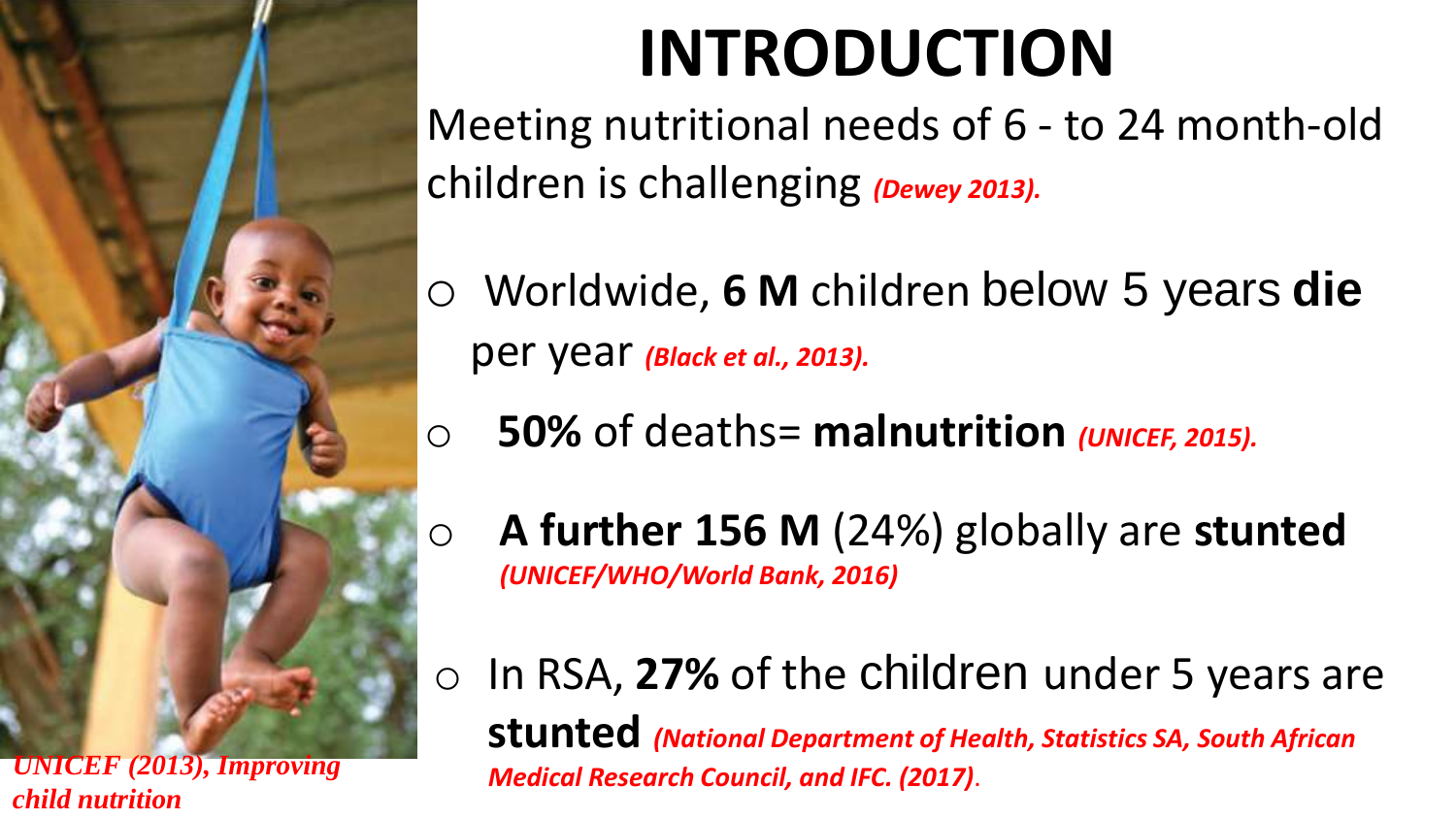# **PROTEIN-ENERGY MALNUTRITION (PEM)**

- The most lethal form of malnutrition *(Bazaz et al, 2016).*
- *"Inadequate"* protein and energy in diet.

### **Causes are multivariate and multifaceted**.

➢Inappropriate viscosity of complementary foods *(Abiose et al., 2015).*

**Does sorghum hold potential to promote adequate energy and protein intake in young children to guarantee a nutrition-secure childhood?**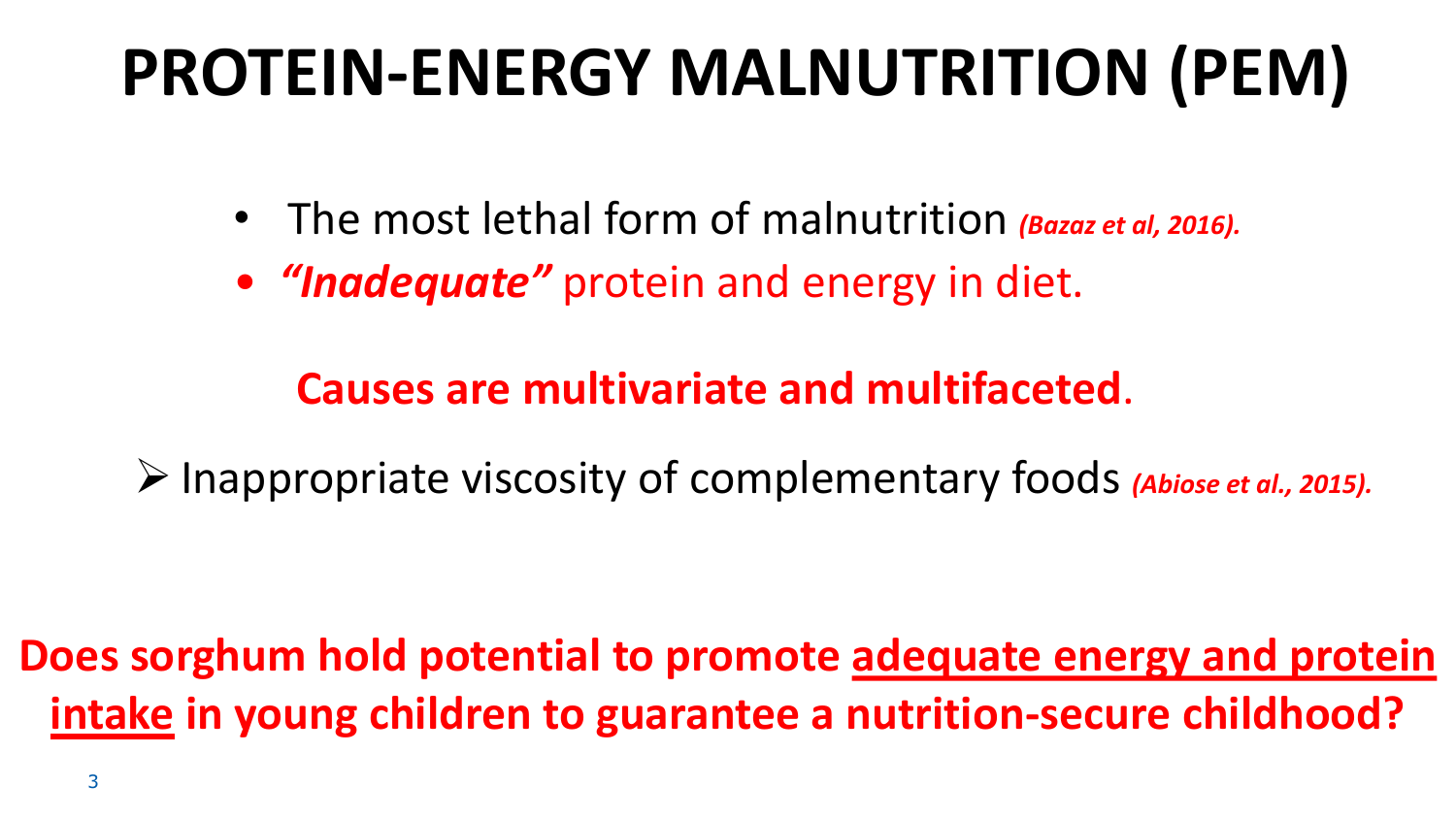## **BUT…HOW MUCH IS ADEQUATE?**

### *Unpacking the terms of reference*

*Assumptions (informed by emprical evidence)*

| Age-group of young children                 | 6-8 Months          |                      | 9-11 Months   12-24 Months |  |  |
|---------------------------------------------|---------------------|----------------------|----------------------------|--|--|
| Assumed functional gastric capacity         | 249g/meal           | 285g/meal            | 345g/meal                  |  |  |
| (Based on 30g/kg reference body weight)     | (8, 3kg)            | (11, 5kg)<br>(9,5kg) |                            |  |  |
|                                             |                     |                      |                            |  |  |
| Energy density of complementary food (kJ/g) | Number of meals/day |                      |                            |  |  |
| 2,5                                         | 3,7                 | 4,1                  | 5,0                        |  |  |
| 3,4                                         | 2,8                 | 3,1                  | 3,7                        |  |  |
| 4,2                                         | 2,2                 | 2,5                  | 3,0                        |  |  |

*WHO/UNICEF (1998); Dewey and Brown (2003)*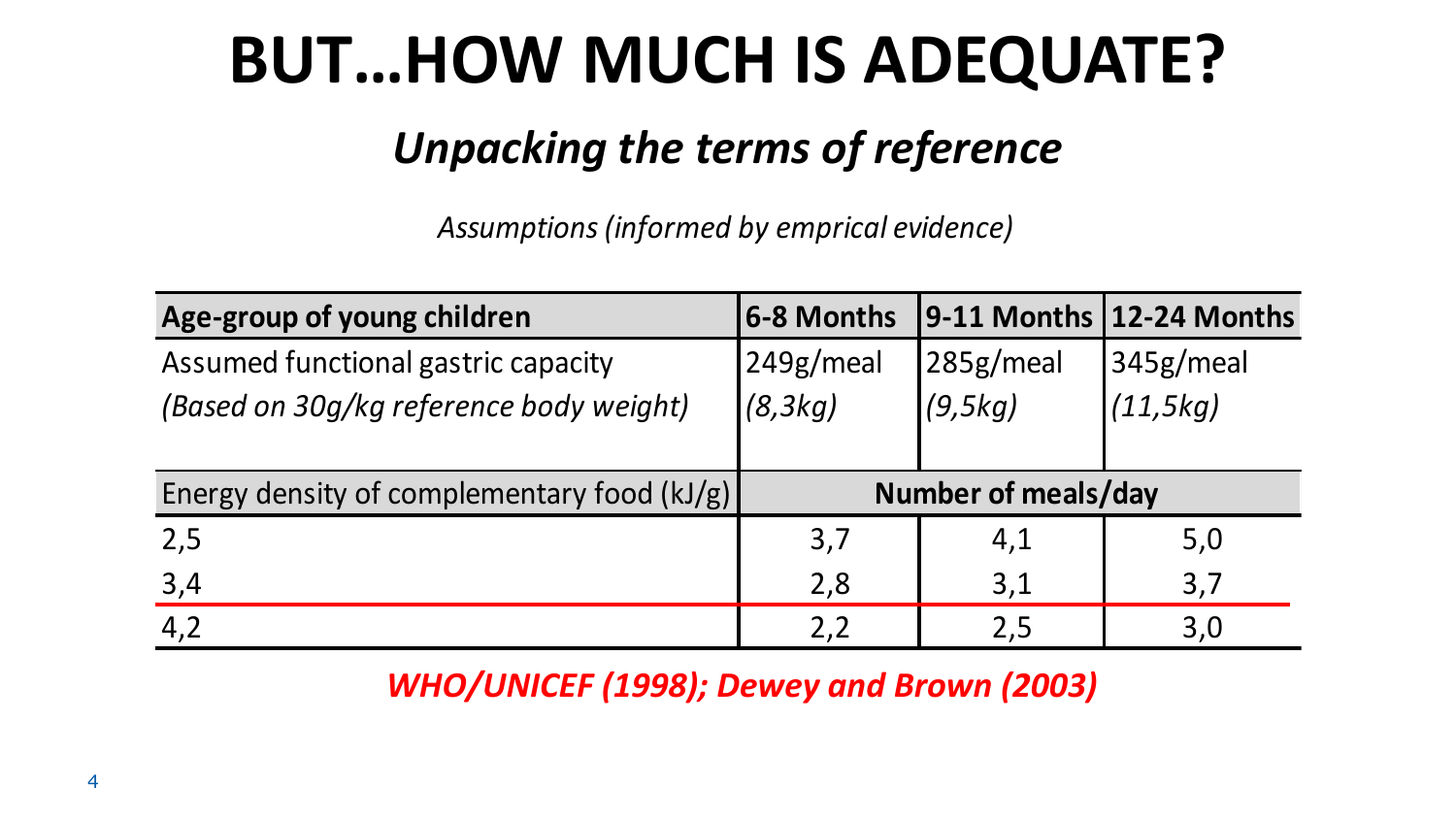### **DIETARY ENERGY REQUIREMENTS FOR CHILDREN HAVING LOW BREAST MILK ENERGY INTAKE**

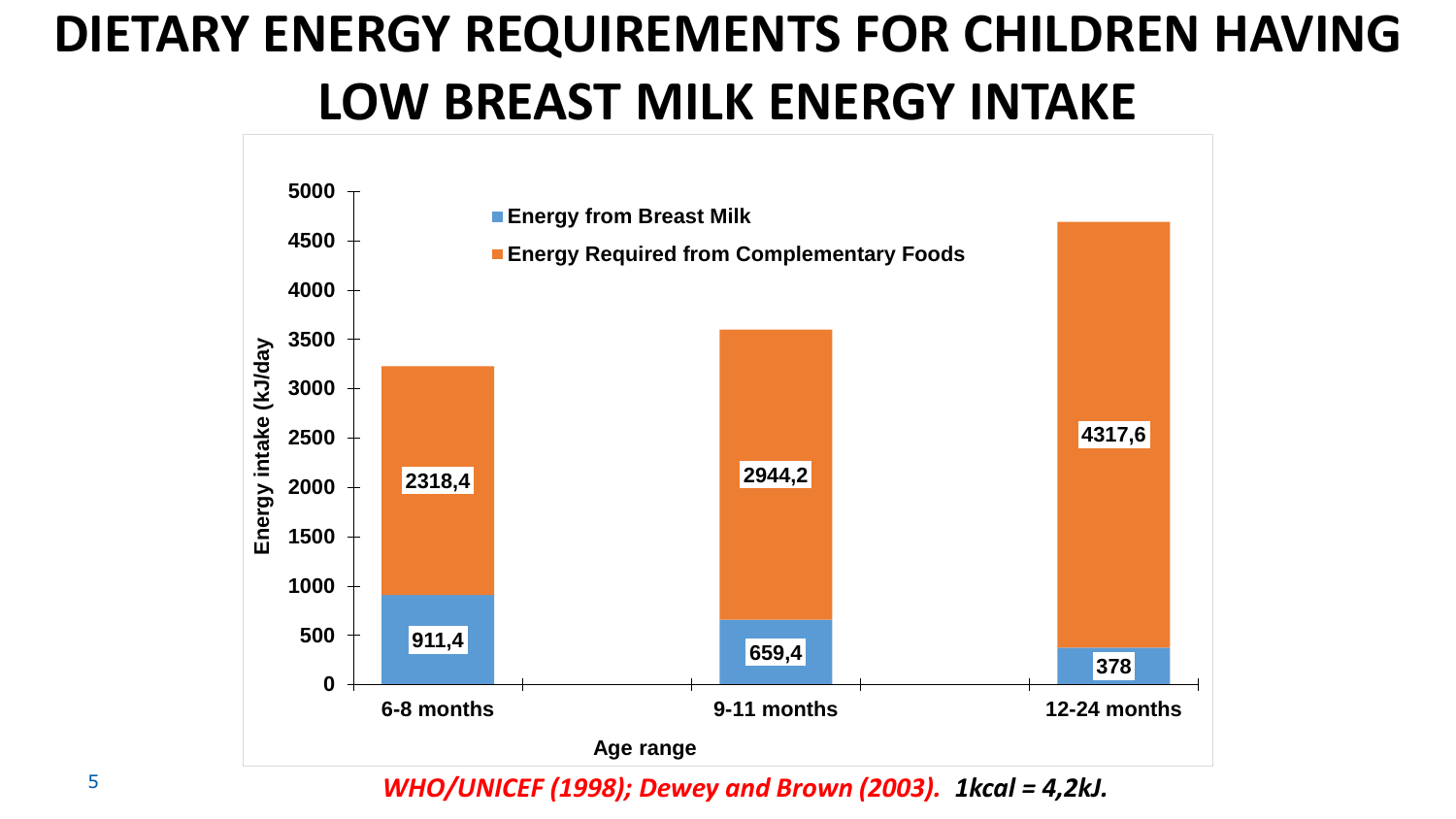### **DIETARY PROTEIN REQUIREMENTS FOR CHILDREN HAVING LOW BREAST MILK ENERGY INTAKE**



*WHO/UNICEF (1998); Dewey and Brown (2003).*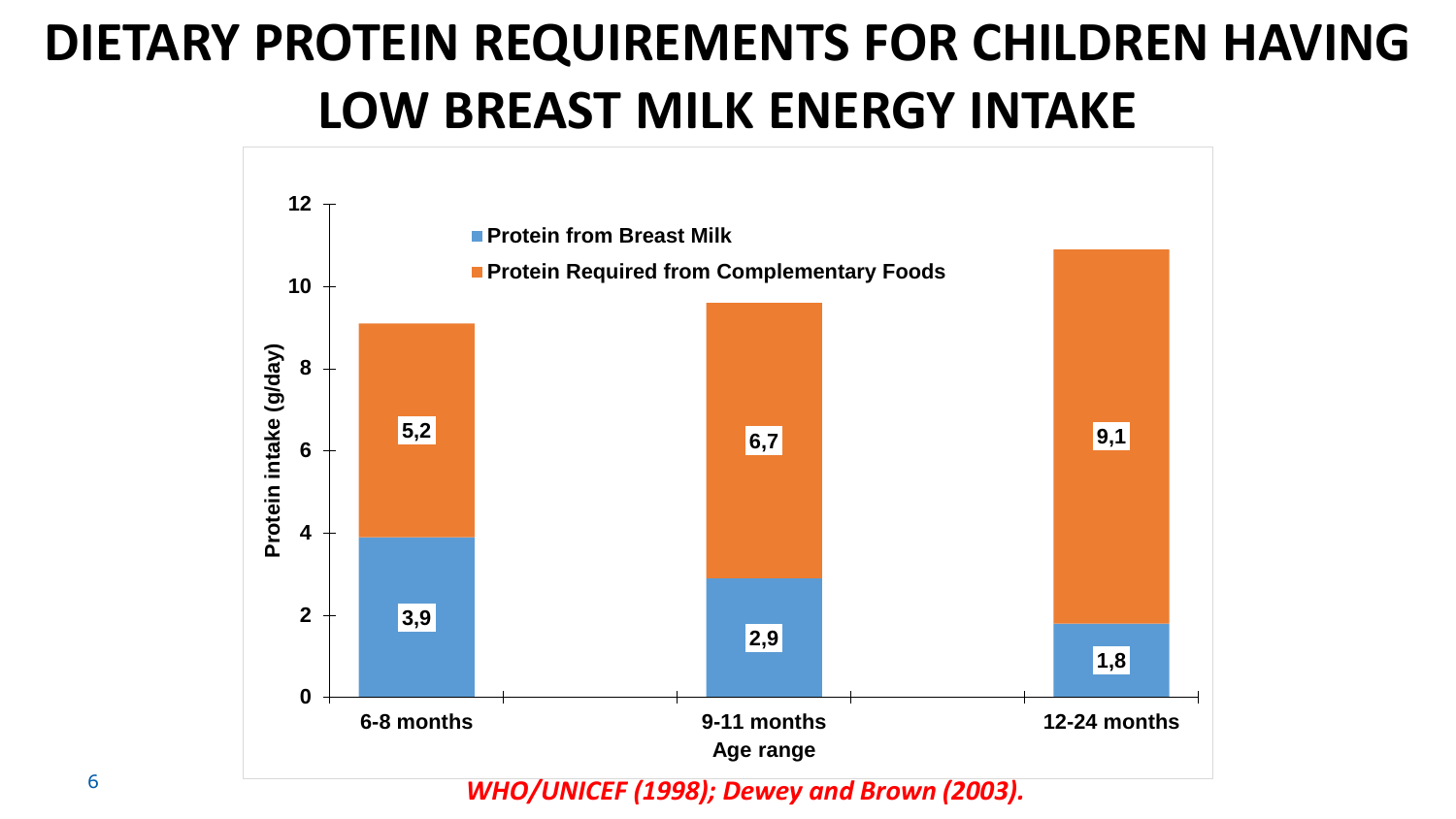### **SO.. IS THE VISCOSITY OF SORGHUM (AND OTHER INDIGENOUS) COMPLEMENTARY PORRIDGE SAMPLES REALLY A CONCERN?**



- Porridge viscosity characterisation is elusive
- Sorghum porridge thickness relates to flow properties *(Engmann &Burbidge 2013).*
- Too thick or too thin? Spoon-thick: 1–3 Pa.s (But *at what shear rate?*) *(Thaoge et al., 2003; Oyarekua, 2011).*
- 1. Temperature & Time
- 2. Chemical composition
- 3. Force, shear rate
- 4. oral conditions

• A single shear rate or a range? *(Nicosia, 2013; He et al., 2016; Chambers et al., 2017).*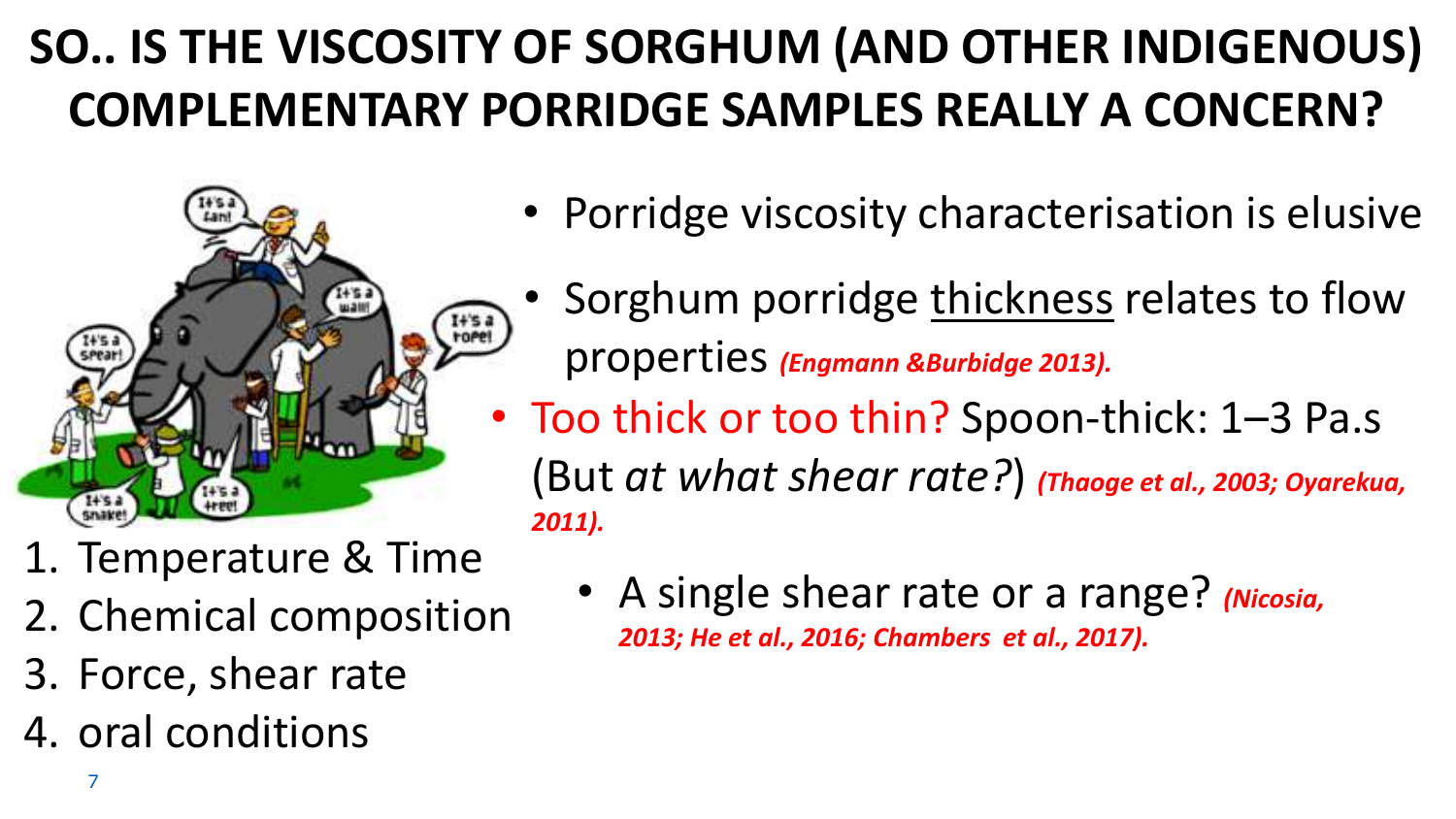# **RESEARCH QUESTION**

Does the viscosity of sorghum and other complementary porridge samples commonly consumed by 6-24 months old infants and young children in South Africa limit nutrient intake?

# **Objective**

To *determine* the *flow properties (dynamic viscosity), protein and energy content* of commercial and locally available complementary porridge samples for 6 to 24 months children in South Africa, -

with the aim of optimising protein and energy intake in young children to improve their nutritional status.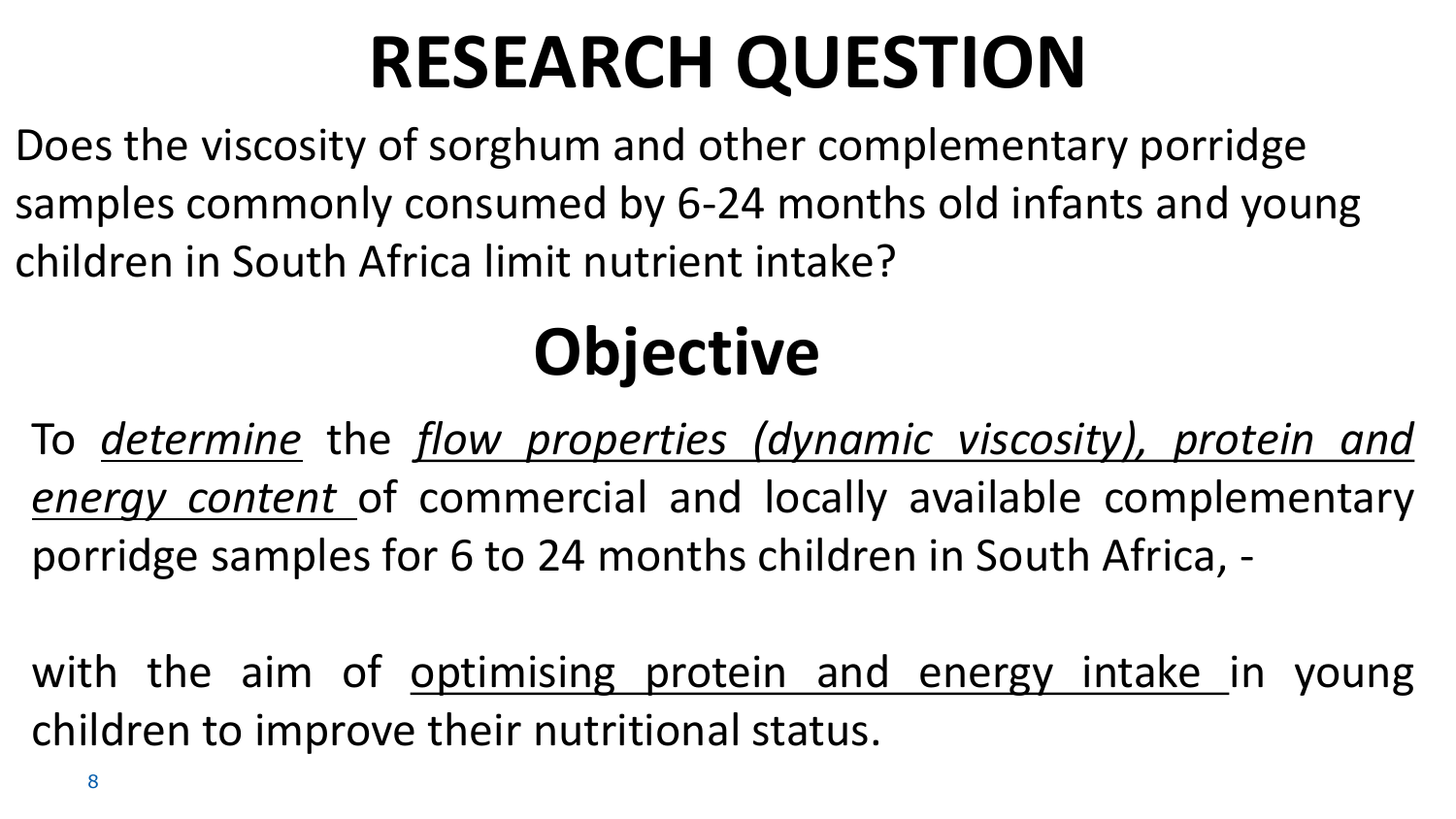## **EXPERIMENTAL DESIGN**

Solids (2; 4; 6;

 $8; 10; 16%$ 

#### **Independent Dependent** Complementary porridges 8 indigenous/local 15 commercial flour types formulas

13 to 24

months



# **Viscosity** (40°C)

- Protein content
- ➢ Protein intake/day
- Energy content
- ➢ Energy intake/day

6 to 8

months

9 to 12 months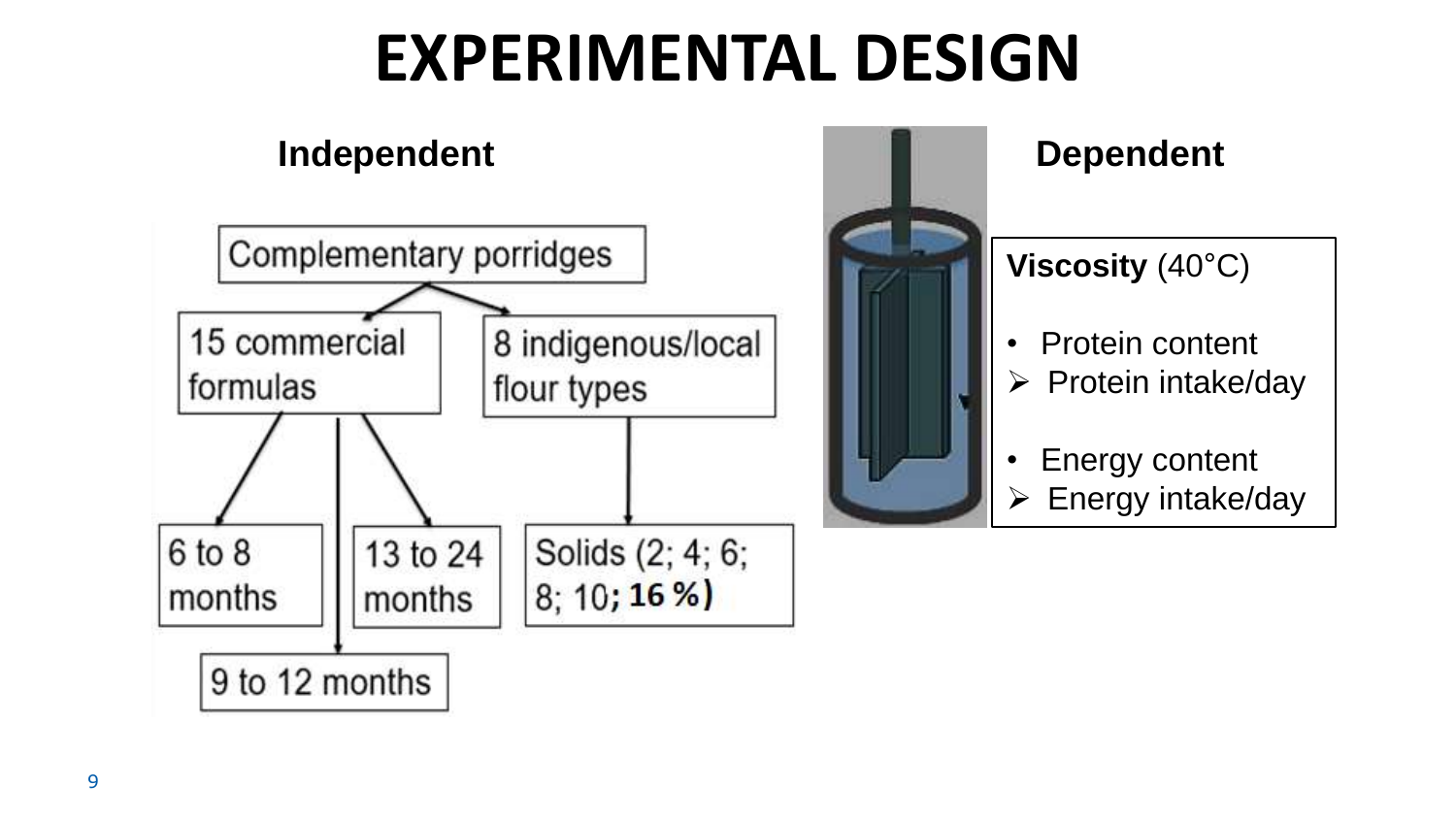### **DECREASE IN THE VISCOSITY OF A COMPLEMENTARY PORRIDGE WITH INCREASING SHEAR RATE (MEASURED AT 40<sup>o</sup>C).**

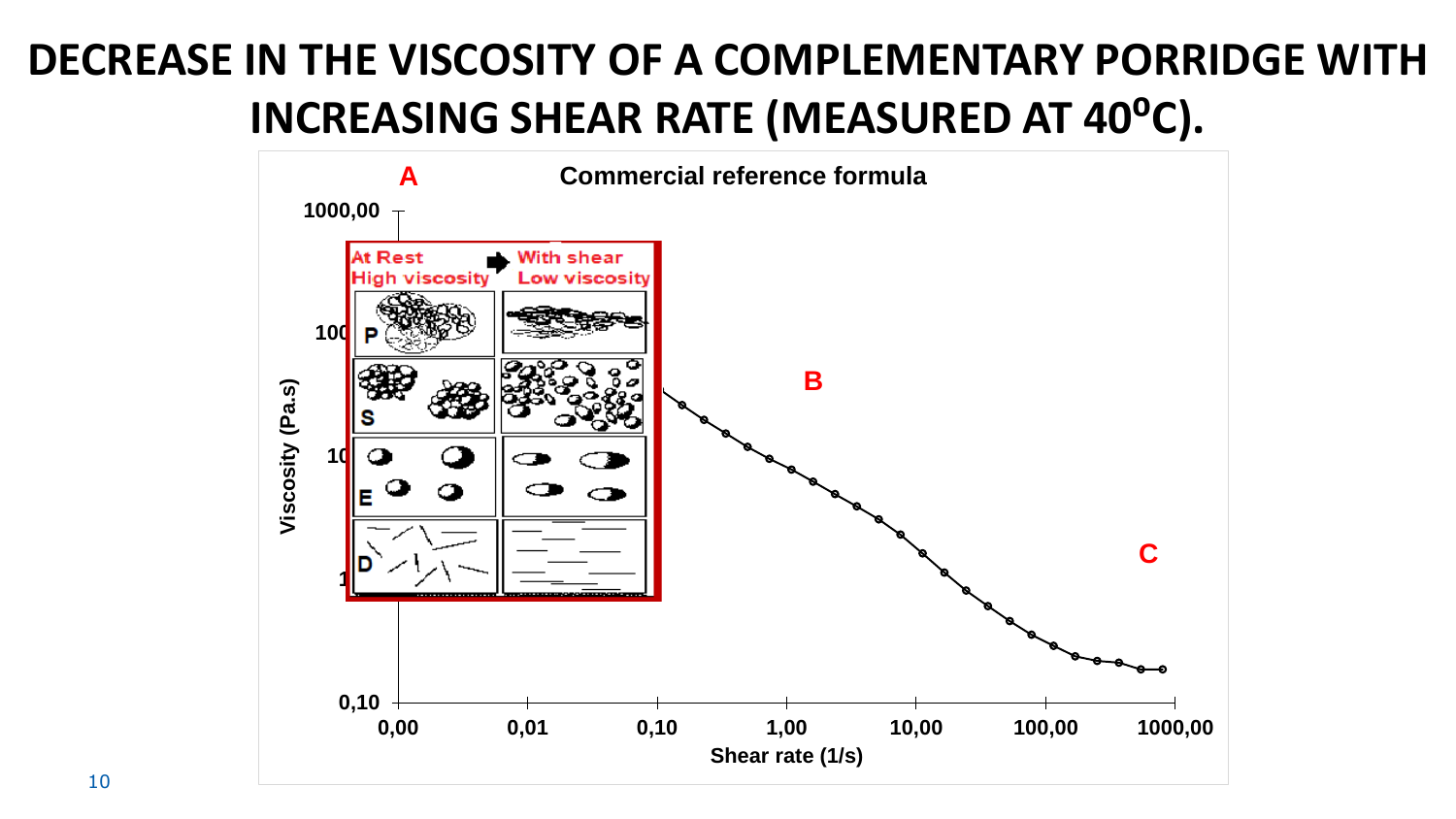#### **VISCOSITY PROFILE OF A SORGHUM AND OTHER PORRIDGE TYPES CONSUMED BY YOUNG CHILDREN OF AGE 6-24 MONTHS IN SOUTH AFRICA.**



*\*Commercial formulas prepared as per manufacturer instructions at 25% solids. Indigenous porridge samples at 10% solids*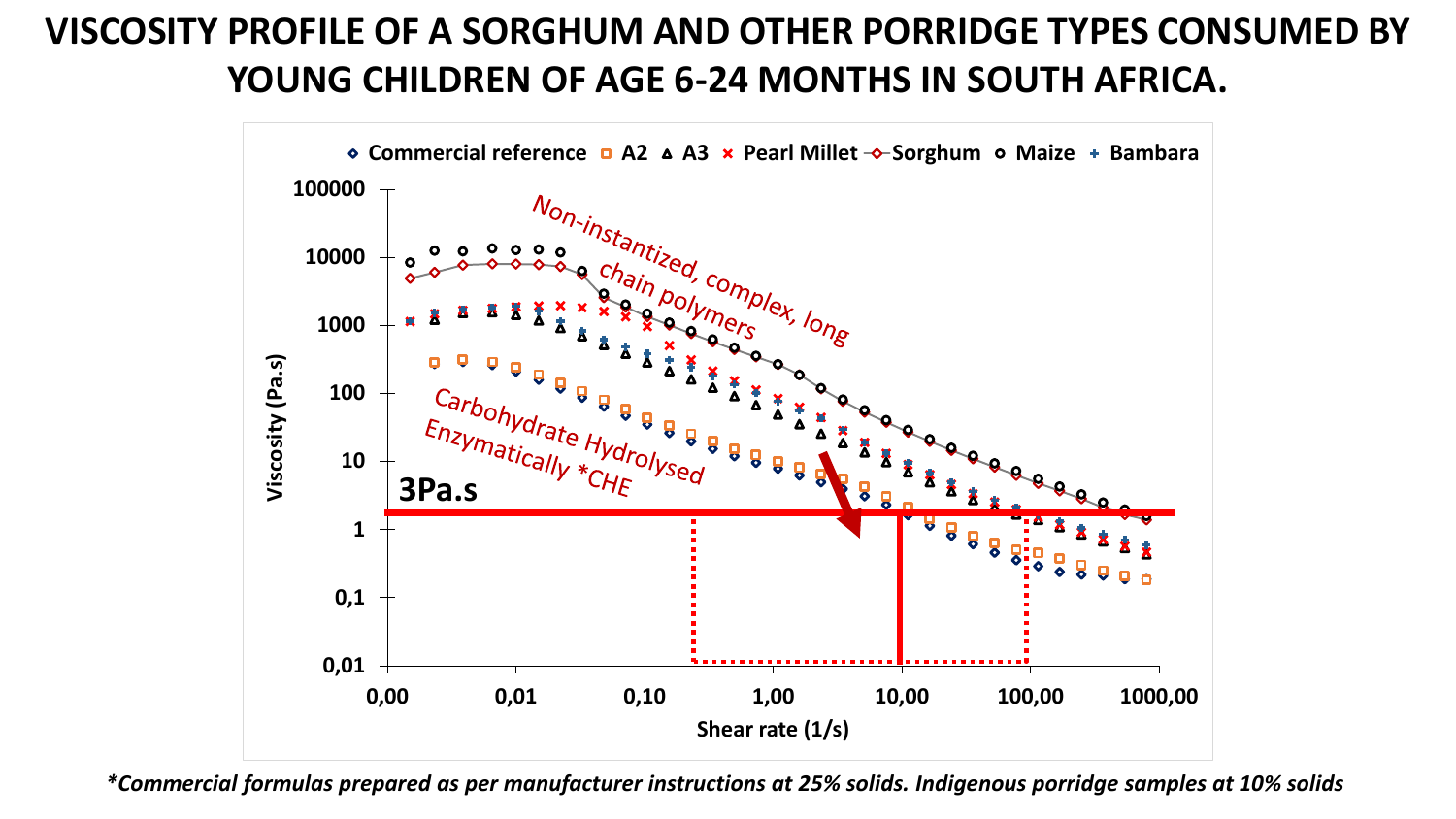#### **PROTEIN AND ENERGY INTAKES FROM SORGHUM AND OTHER COMMON PORRIDGE SAMPLES FOR 6-8 MONTHS-OLD CHILDREN IN SOUTH AFRICA.**

*Analysis done at temperature of 40 <sup>o</sup> C, shear rate of 50 s -1 and a critical viscosity limit of 3Pa.s.*

| viscosity limit of 3Pa.s.               |                |                     |                                               |                |     |                |   |                                    |    |  |
|-----------------------------------------|----------------|---------------------|-----------------------------------------------|----------------|-----|----------------|---|------------------------------------|----|--|
| <b>Total nutrient</b>                   | *BM            | <b>Required</b>     | <i>**Porridge type and solids content [%]</i> |                |     |                |   |                                    |    |  |
| requirements/                           |                | intake from #CP     | A1                                            | A <sub>2</sub> | A3  | S              | M | <b>PM</b>                          | B  |  |
| day                                     | level          |                     | $[25]$                                        | $[25]$         |     | $[25]$ [8,4]   |   | $\vert$ [8,1] [11,1] [10,7]        |    |  |
| <b>Energy</b> $(3229,8)$ Low<br>kJ/day) | Average        | 2318<br>1495        |                                               |                |     |                |   | 2658 2658 2658 1046 1121 1494 1345 |    |  |
| Protein (9,1<br>g/day)                  | Low<br>Average | 5<br>$\overline{2}$ | 23                                            | 23             | 23  | $\overline{4}$ | 5 | 11                                 | 17 |  |
| Viscosity (Pa.s)                        |                | 3                   | 0,3                                           | 0,5            | 1,4 | $\mathbf{3}$   | 3 | 3                                  | 3  |  |

*\*Breast milk; #Complementary porridge; \*\*A1, A2 and A3 are commercial; - S (sorghum), M (maize), PM (pearl millet) and B (bambara) are indigenous.*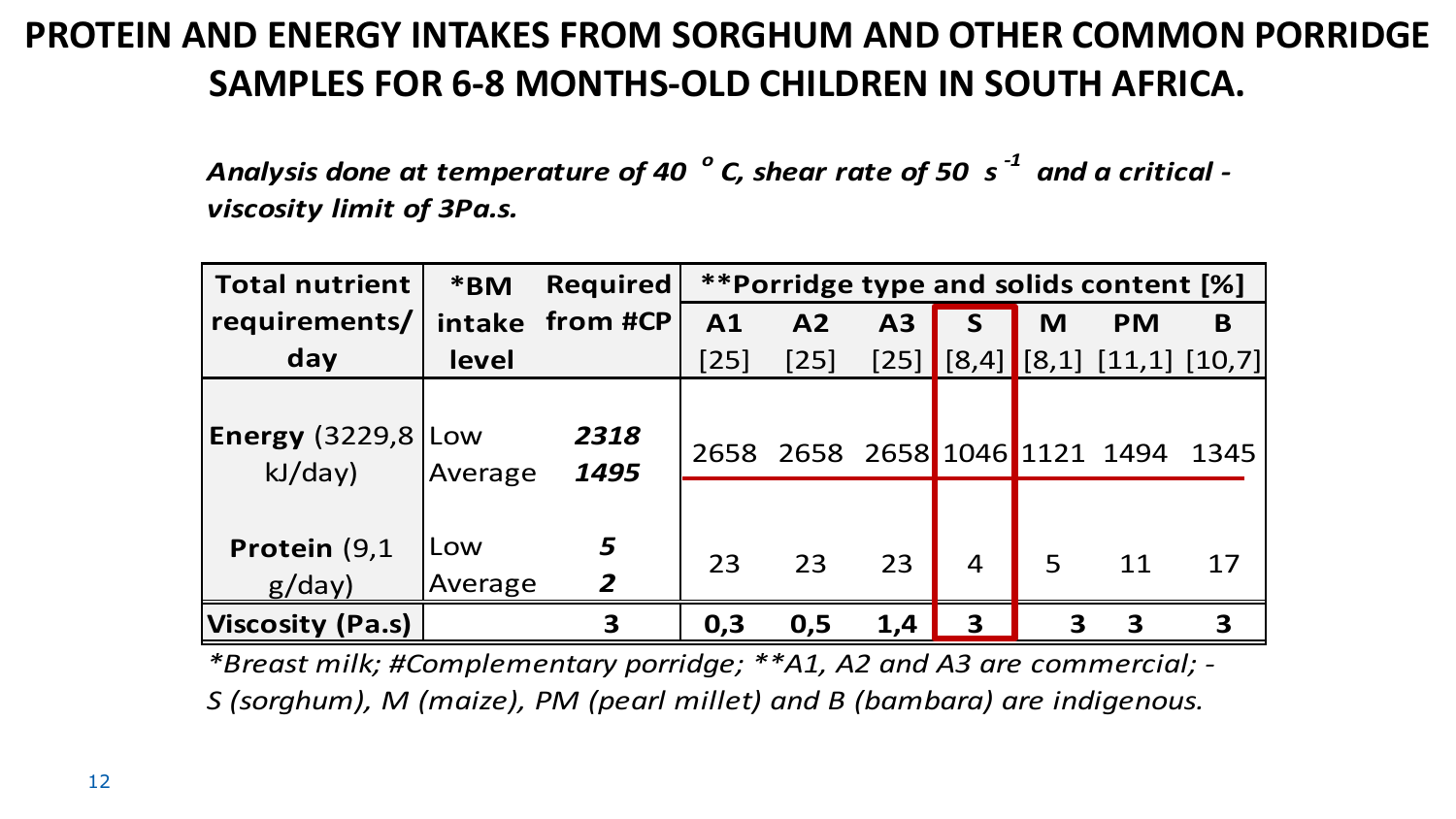#### **PROTEIN AND ENERGY INTAKES FROM SORGHUM AND OTHER COMMON PORRIDGE SAMPLES FOR 9-11 MONTHS-OLD CHILDREN IN SOUTH AFRICA.**

*Analysis done at temperature of 40 <sup>o</sup> C, shear rate of 50 s -1 and a critical viscosity limit of 3Pa.s.*

| VISCOSITY IIMIT OF 3PA.S.        |                |                                             |                                        |        |                |                                    |   |           |                           |
|----------------------------------|----------------|---------------------------------------------|----------------------------------------|--------|----------------|------------------------------------|---|-----------|---------------------------|
| Total nutrient                   | *BM            | <b>Required</b>                             | **Porridge type and solids content (%) |        |                |                                    |   |           |                           |
| requirement/day                  | intake         | from #CF                                    | A <sub>1</sub>                         | A2     | A <sub>3</sub> | S                                  | M | <b>PM</b> | B                         |
|                                  | level          |                                             | $[25]$                                 | $[25]$ | $[25]$         | [8,4]                              |   |           | $(8,1)$ $[11,1]$ $[10,7]$ |
| <b>Energy</b><br>(3603,6 kJ/day) | Low<br>Average | 2944<br>2012                                |                                        |        |                | 2658 2658 2658 1197 1283 1710 1239 |   |           |                           |
| Protein<br>$(9,6 \text{ g/day})$ | Low<br>Average | $\overline{\mathbf{z}}$<br>$\boldsymbol{3}$ | 23                                     | 23     | 23             | 5                                  | 5 | 13        | 20                        |
| Viscosity (Pa.s)                 |                | 3                                           | 0,3                                    | 0,5    | 1,4            | 3                                  | 3 | 3         | 3                         |

*\*Breast milk; #Complementary porridge; \*\*A1, A2 and A3 are commercial; - S (sorghum), M (maize), PM (pearl millet) and B (bambara) are indigenous.*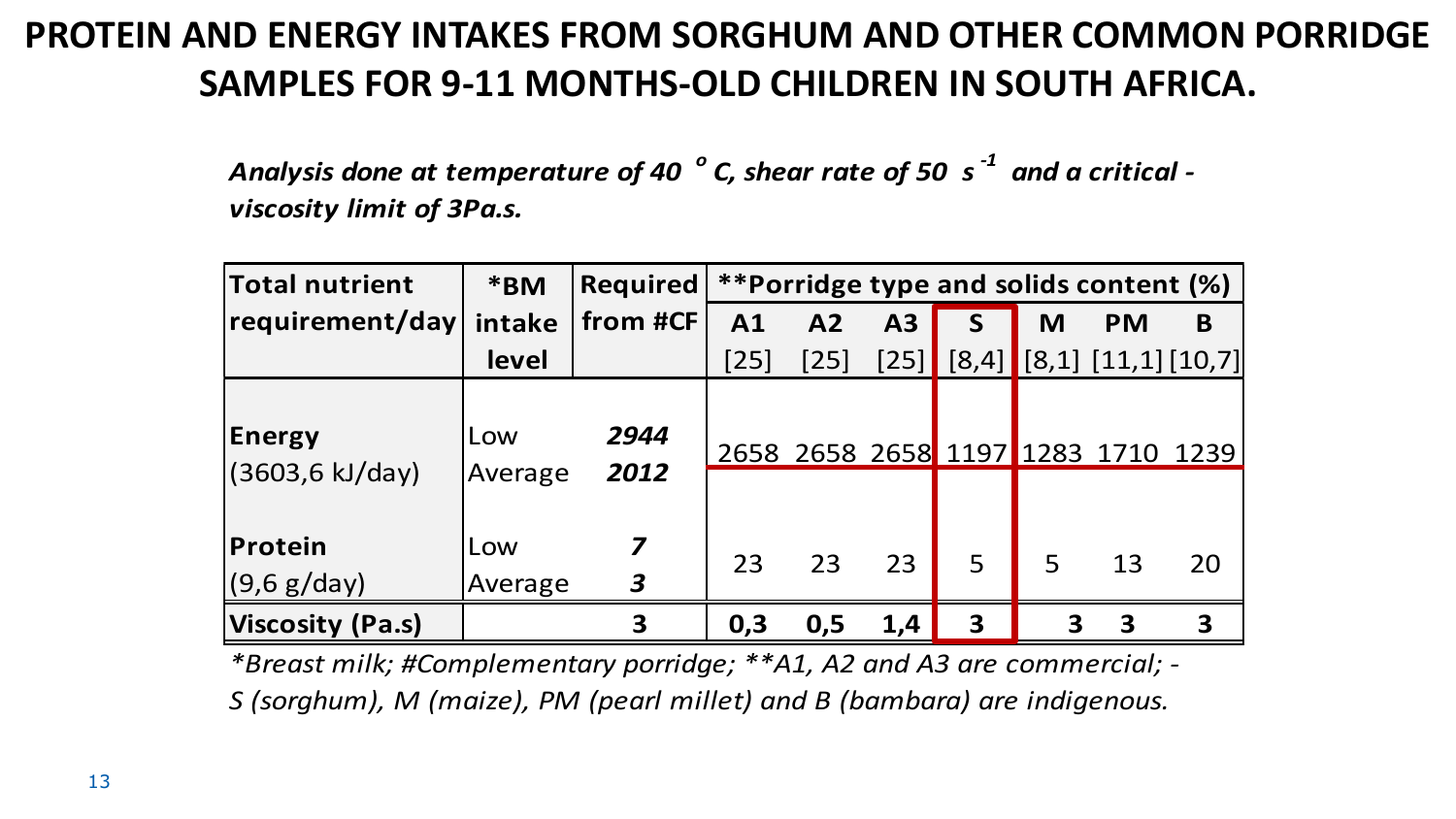#### **PROTEIN AND ENERGY INTAKES FROM SORGHUM AND OTHER COMMON PORRIDGE SAMPLES FOR 12-24 MONTHS-OLD CHILDREN IN SOUTH AFRICA.**

*Analysis done at temperature of 40 <sup>o</sup> C, shear rate of 50 s -1 and a critical viscosity limit of 3Pa.s.*

| viscosity limit of 3Pa.s. |                |                                                            |                |        |      |       |   |                               |      |
|---------------------------|----------------|------------------------------------------------------------|----------------|--------|------|-------|---|-------------------------------|------|
| <b>Total nutrient</b>     | *BM            | <i>**</i> Porridge type and solids content (%)<br>Required |                |        |      |       |   |                               |      |
| requirement/day           |                | intake from #CF                                            | A <sub>1</sub> | A2     | A3   |       | M | <b>PM</b>                     | B    |
|                           | level          |                                                            | $[25]$         | $[25]$ | [25] | [8,4] |   | [8,1] [11,1] [10,7]           |      |
| Energy<br>(4695,6kJ/day)  | Low<br>Average | 4318<br>3242                                               |                |        |      |       |   | 2658 2658 2658 1449 1253 2070 | 1863 |
| Protein (10,9<br>g/day)   | Low<br>Average | 9<br>$\overline{\mathbf{5}}$                               | 23             | 23     | 23   | 6     | 6 | 16                            | 24   |
| Viscosity (Pa.s)          |                | 3                                                          | 0,3            | 0,5    | 1,4  | 3     | 3 | 3                             | 3    |

*\*Breast milk; #Complementary porridge; \*\*A1, A2 and A3 are commercial; - S (sorghum), M (maize), PM (pearl millet) and B (bambara) are indigenous.*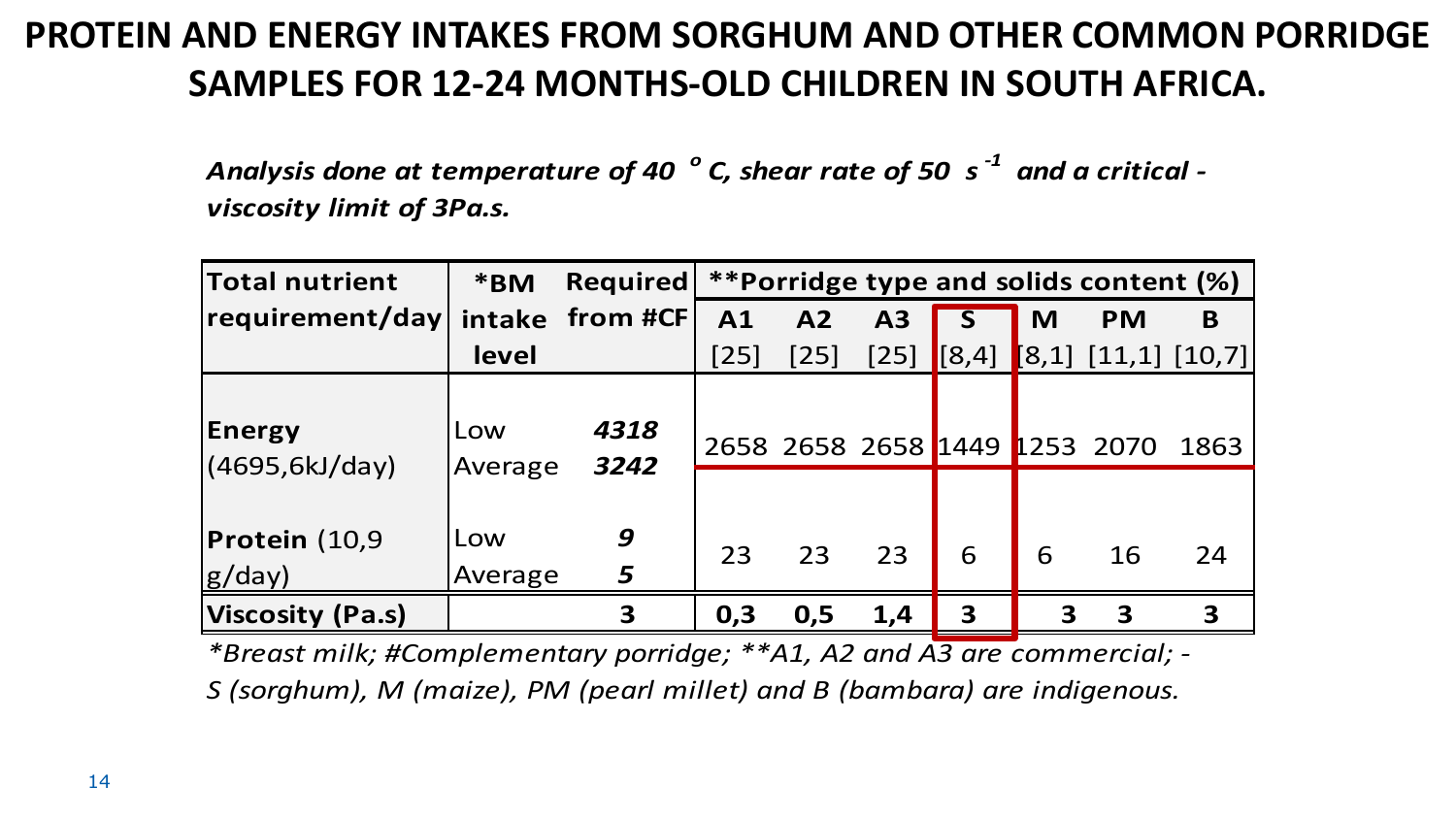### **WE NEED TO FIND THE CRITICAL BALANCE!**

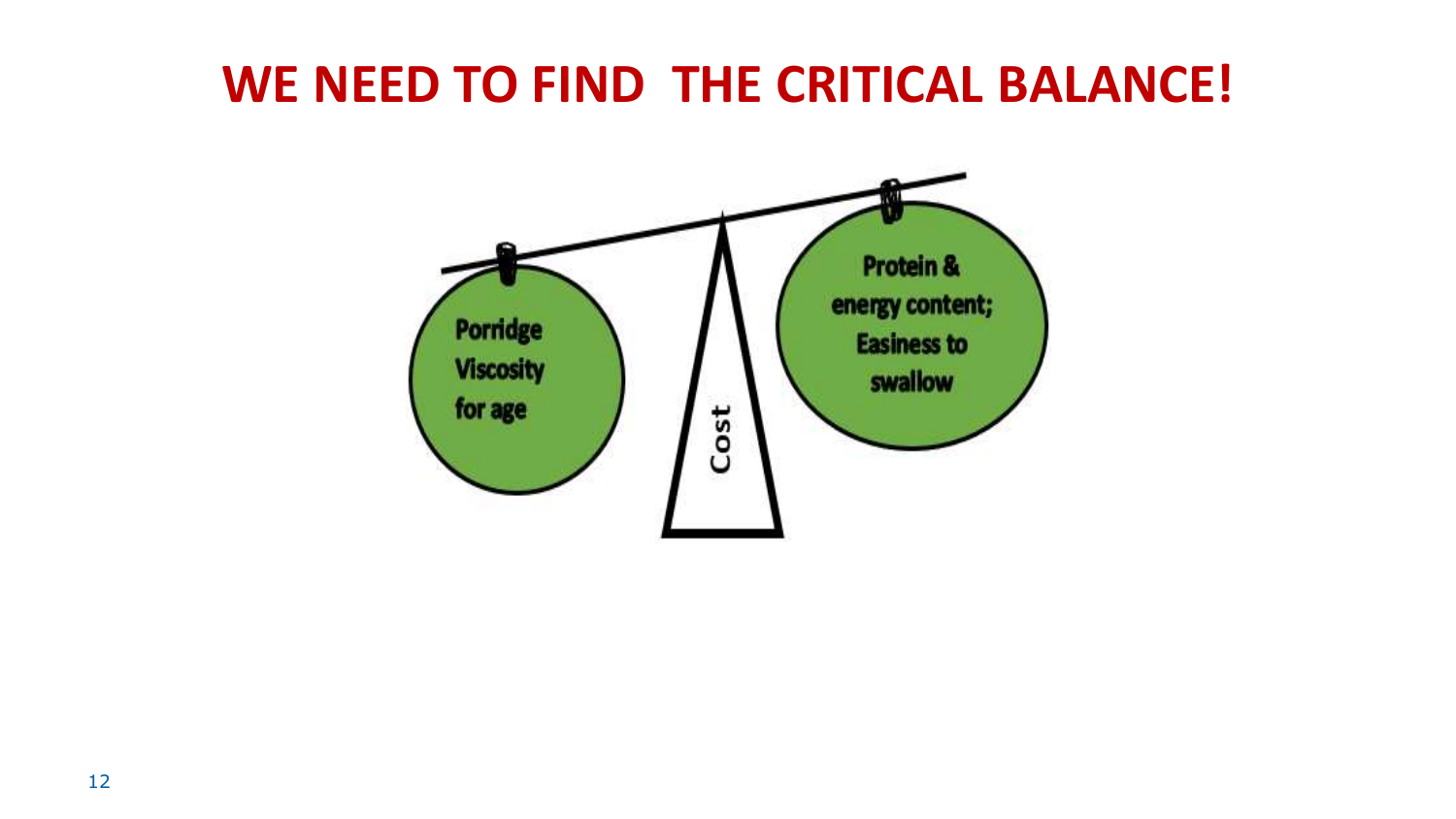#### **INCREASING SOLIDS CONTENT OF THE PORRIDGE SHOULD INCREASE NUTRITIVE VALUE. BUT THEN, VISCOSITY RAPIDLY INCREASES BEFORE THIS HAPPENS.**

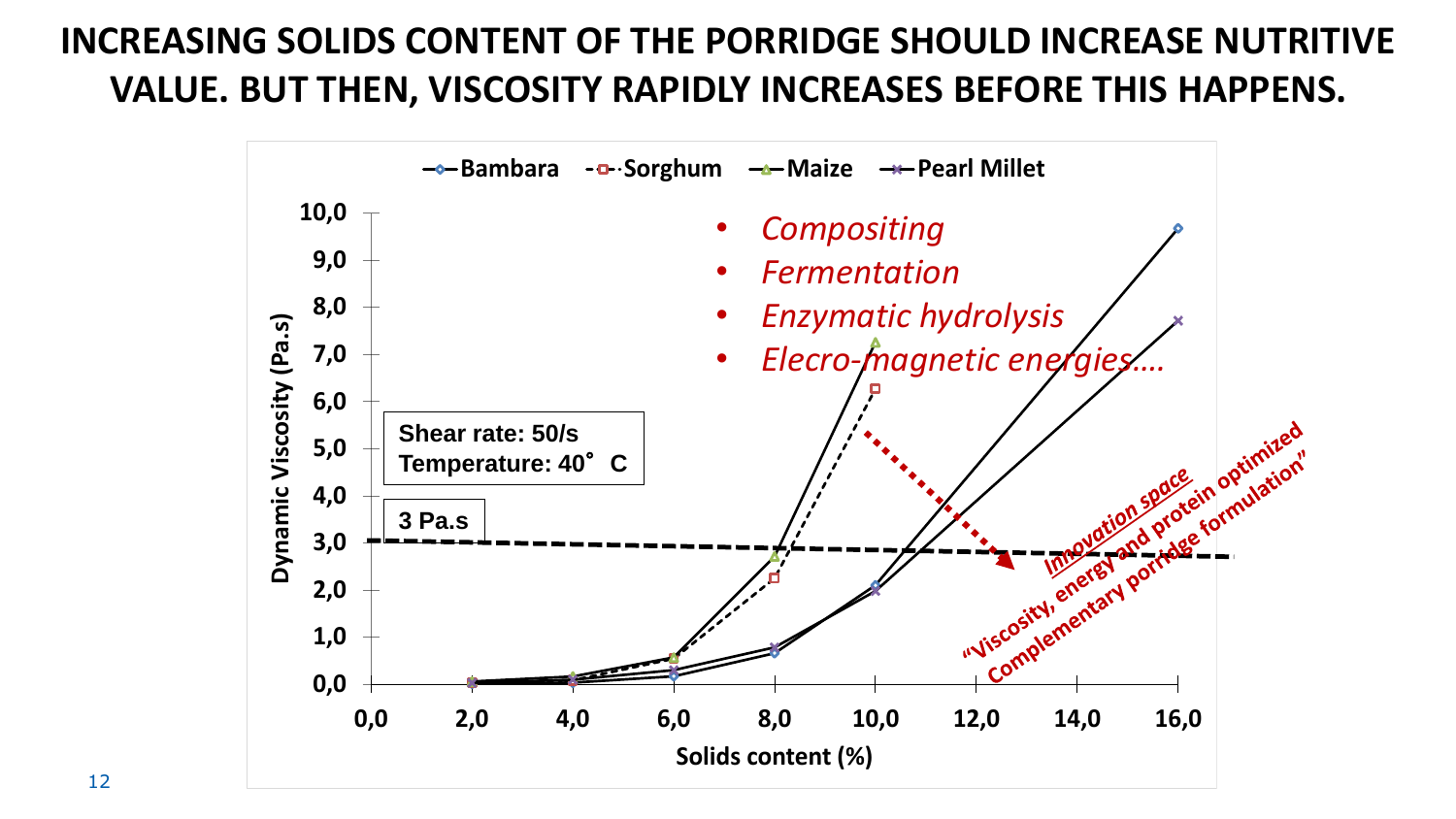# **CONCLUSIONS**

• The flow properties (dynamic viscosity) of Sorghum and some of the common South African complementary porridge samples is a limiting factor for protein and energy intake in infants and young children of ages 6-24 months.

### **SIGNIFICANCE OF FINDINGS**

• Need to explore technologies to improve the oral flow properties of sorghum and other common complementary porridges, in order to optimize protein and energy intake.